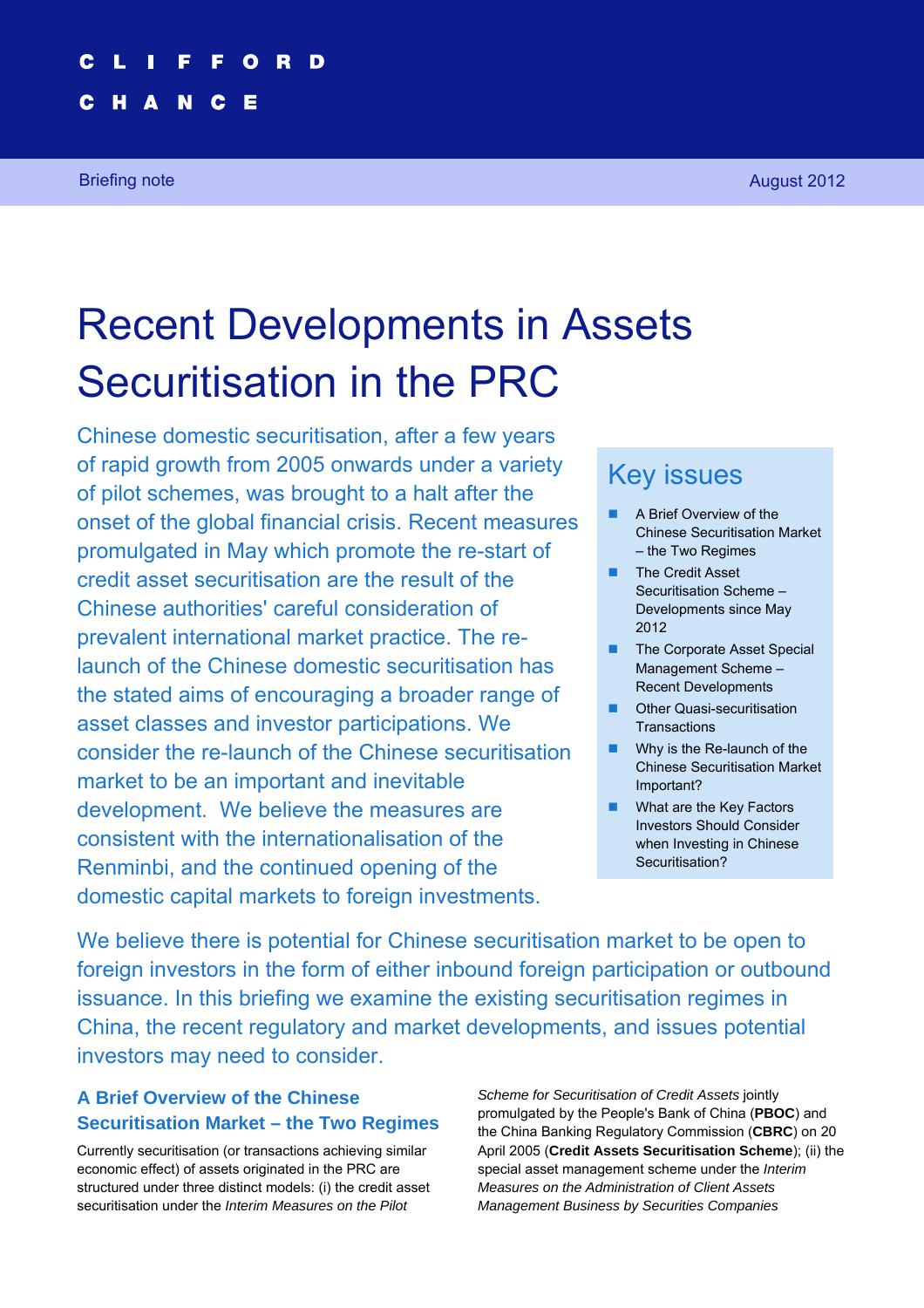promulgated by the China Securities Regulatory Commission (CSRC) on 18 December 2003 (**Corporate Assets Special Management Scheme**); and (iii) other quasi-securitisation transactions carried out without specific regulatory guidelines which were approved on a case-bycase basis. We will not examine the last model in detail in this briefing as we are of the view that this type of arrangement is likely to be bespoke and has less potential to create a functioning market that will attract a broader range of capital markets investors over time.

There are a number of differences between the Credit Assets Securitisation Scheme and the Corporate Assets Special Management Scheme which can be summarised as follows:

- *Regulatory Body*. The Credit Assets Securitisation Scheme is regulated by the PBOC and CBRC while the Corporate Assets Special Management Scheme is regulated by the CSRC. Whilst this appears to be a subtle difference to many investors, it is in fact vitally important as it dictates what regulatory regime is relevant to the originators and what approval process should be followed (which we will elaborate on further below);
- *Eligible Originators.* Eligible originators under the Credit Assets Securitisation Scheme are financial institutions regulated by the CBRC which would typically include banks, trust companies, asset management companies, financing subsidiaries of corporate groups and auto financing companies. There are no specific requirements on the originators under the Corporate Assets Special Management Scheme regime, other than the general requirements that they have sufficient internal control systems, are not exposed to significant financial,
- operational and legal risks and are not in breach of laws or regulations;
- *Eligible Assets.* The assets that are typically securitised under the Credit Assets Securitisation Scheme are assets originated by financial institutions, e.g. residential mortgage loans, corporate loans (including non-performing loans) and auto loans. The Corporate Assets Special Management Scheme traditionally allows a wider scope of assets to be included ranging from leasing receivables to revenues on infrastructure projects; and
- *Investor Base*. Transactions under the Credit Assets Securitisation Scheme are traded in the inter-bank bond market and those under the Corporate Assets

Special Management Scheme are traded on the Shanghai or Shenzhen stock exchanges.

From a legal perspective, however, the key difference between the Credit Assets Securitisation Scheme and the Corporate Assets Special Management Scheme is perhaps the legal regime that governs the transfer and management of assets. The Credit Assets Securitisation Scheme very much relies on the PRC Trust Law and the asset transfer structure typically involves the originator entrusting the assets to a special purpose trust, which, once validly constituted, will be ring-fenced from assets of the originator and segregated from the insolvency estate of the originator and other transaction parties by operation of law. The use of a special purpose trust is not prevalent on the Corporate Assets Special Management Scheme where special asset management plans are set up by securities companies to acquire the assets from the originator. The transfer of assets is therefore very much contract – as opposed to trust - law based. Given the lack of legal certainty on the characterisation of the transfer agreement, it is often difficult for a true sale opinion to be given on this type of transaction. In this respect, although transactions effected under the Corporate Assets Special Management Scheme do have features of a typical securitisation transaction, it is often not considered as a securitisation transaction in its traditional sense.

Both types of asset securitisation in the PRC were active from 2005 to 2008. Since 2005, which is generally regarded as the start of the institutionalisation of the domestic Chinese securitisation market, 11 financial institutions have initiated 17 securitisation projects (until the end of 2008) in the inter-bank bond market through the Credit Assets Securitisation Scheme model, raising a total of Renminbi 66.783 billion. Separately, there have been 11 Corporate Assets Special Management Schemes to date, most of which took place in 2005 and 2006.

New transactions under both models were brought to a halt by the PRC regulators following the global financial crisis as a result of the disruption to the global capital markets and, in particular, changes going through the international securitisation industry. One point worth noting is that the Chinese regulators have never formally repealed any of the regulations or measures in place; they merely stopped approving new transactions to be structured under those regulations until recently.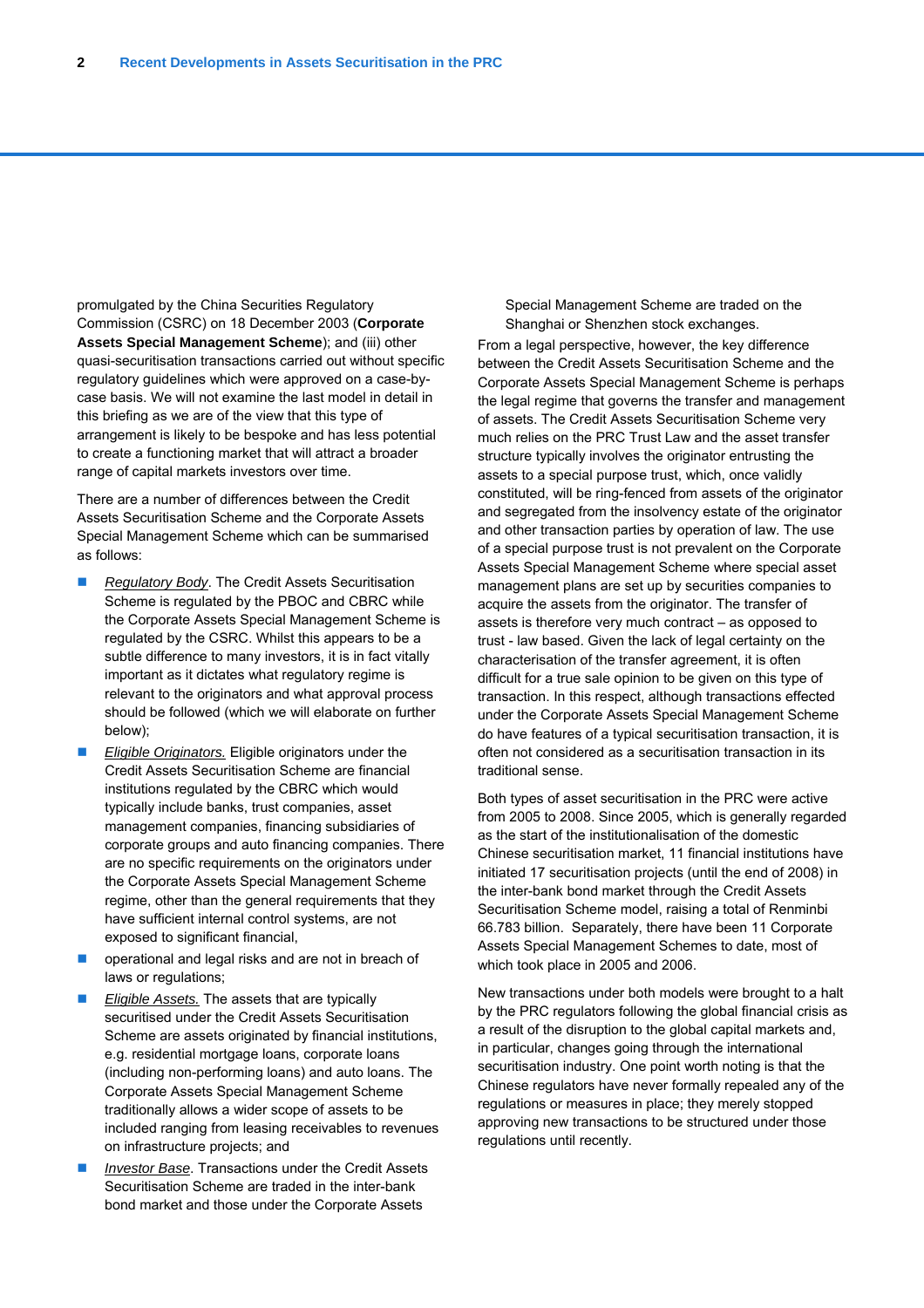#### **The Credit Asset Securitisation Scheme – Developments since May 2012**

On May 17 2012, the PBOC, CBRC and the Ministry of Finance (**MOF**) jointly issued the *Notice on the Relevant Issues relating to the Expansion of the Pilot Programs for Securitisation of Credit Assets* (**May Notice**) to expand the development of the PRC credit asset securitisation market. The May Notice reflects the PRC regulators' careful consideration of the domestic securitisation deals completed to date as well as global regulatory developments since 2007.

We consider the re-launch of the PRC securitisation market by the Chinese authorities to be an inevitable move bearing in mind, for instance, the upcoming Basel III implementation timetable and the requirements already published by the Chinese regulators (for analysis on China's implementation of Basel III, please refer our client briefing named *"China's Implementing Rules on the New Regulatory Standard for the Banking Industry – Stricter than Basel III"* published in September 2011). Compared with the Credit Asset Securitisation regime of 2005, there are several notable developments contained in the May Notice.

**EXpanded scope of securitisation assets** 

The May Notice expanded the scope of securitisation assets and the following are now encouraged: consumer auto loans, infrastructure project loans, agriculture-related loans, loans to small and medium sized enterprises, qualifying loans to financing vehicles of local governments, loans related to energy-saving projects, loans related to strategic emerging industries, loans related to cultural and creativity industry and loans related to affordable housing projects.

The expanded scope of securitisation assets illustrates the current policy initiative, e.g. encouraging the development of small and medium sized enterprises. Broadening the asset classes also reflects the current international market acceptability of certain established sectors, such as auto receivables.

■ Additional risk control measures

The May Notice introduced two major measures which aims to bring the scheme closer to current international practice.

First, the originator of the securitisation should retain a portion of the most junior tranche of the securitisation for the entire term of the transaction which shall in principle be no less than 5% of the total deal size. Risk retention has been one of the key regulatory developments in Europe

(through Article 122a under the EU Capital Requirements Directive) and the US (through the ABS retention proposals under the Dodd-Frank Act) since 2007. There are a number of differences between the European and US regime on how risk retention can be achieved which is not the purpose of this briefing. However, compared with the more nuanced regimes in Europe and the US, the Chinese regulators seem to be content with a single ongoing 5% retention through the first loss piece. There is also no mention of whether the 5% retention can be hedged, shorted, sold or otherwise mitigated (although in our view the regulatory intention is not to allow risk mitigating techniques over the retained portion which is designed to align the interest between the originators and the investors).

Secondly, asset backed securities are required to be rated by two credit rating institutions. Previously, one credit rating institution would suffice. The May Notice encourages an investor-pay rating model and encourages investors to establish their internal credit rating system in order to assess the investment risk properly.

Expanded scope of investors

Under the previous regime, only banks, trust investment companies, financial companies, credit cooperatives and other financial institutions regulated by the CBRC and, since 2008, domestic insurance companies can invest in credit asset securitisation products. The May Notice permitted insurance companies, securities investment funds, enterprise pension funds, national social security fund and other approved non-banking institutions to invest in the securitisation market although it has also limited the holding by an individual financial institution in an individual securitisation to be no more than 40% of the issue size. We will further examine the potential investor base of the Credit Asset Securitisation later on in this client briefing.

 Other notable features of the May Notice Other notable features of the May Notice include the prohibition of re-securitisations and synthetic securitisations, which is not surprising given the current international regulatory concerns around these products. In addition, the May Notice also provided that the originator shall in principle act as the servicer institution of the securitised assets which is not a requirement in the previous regime. The May Notice also encourages loan level information disclosure (subject to data protection requirements) although has not, at this stage, required loan level disclosure as a mandatory condition.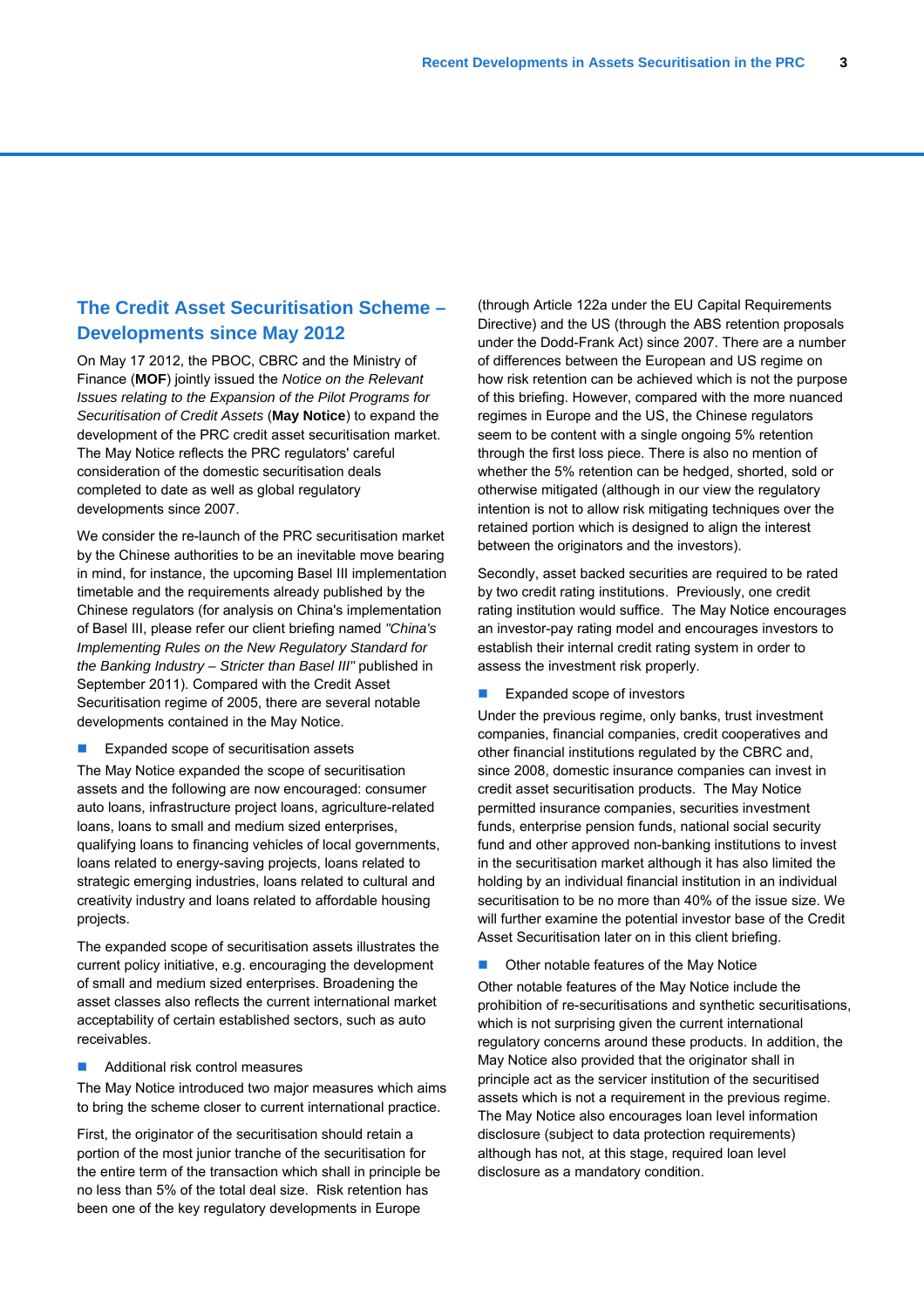#### **The Corporate Asset Special Management Scheme – Recent Developments**

The CSRC published the *Trial Guidelines on the Pilot Scheme for Securities Companies Corporate Asset Backed Securities Business* on 30 November 2010 which appears to consolidate and formalize the various CSRC measures and policies in place for Corporate Assets Special Management Schemes although we have not seen these guidelines referred to in the approvals granted to the recent special asset management schemes.

The recent promulgation of the May Notice on credit asset securitisation is considered by many market participants as a signal from the government that the Corporate Assets Special Management Scheme is also in the process of being relaxed. Several market players have announced their plans in launching new schemes. The most recent deal is the special asset management scheme of Nanjing Gongyong Holdings in relation to its right to revenue arising from sewage treatment, approved in December 2011 and listed on the Shenzhen Stock Exchange in March 2012.

In the absence of further clarification on the characterisation of the transfer of assets, legal true sale will remain one of the key issues for this type of transactions. Among the 11 deals completed under the Corporate Asset Special Management Scheme so far, only one of them is perceived to have achieved a legal true sale.

#### **Other Quasi-securitisation Transactions**

Press sources recently reported that, after the issuance of the May Notice, the National Institution of Financial Market Institutional Investors (**NAFMII**) issued the *Guidelines on the Asset Backed Notes of Non-financial Enterprises in Inter-bank Bond Market (Consultation Draft)* (**NAFMII Guidelines**). Unlike the PBOC, CSRC and CBRC, the NAFMII is a self-regulatory body of the investors in the inter-bank bond market. The NAFMII Guidelines, once finalised and published, are unlikely to provide more clarity on the legal or regulatory regime of the domestic securitisation. It is also not clear what approval process transactions structured under the NAFMII Guidelines would be required to go through. From press resources, it seems that the NAFMII Guidelines refer to originator assets being used to provide security for the issue of the notes, rather than an outright sale of the assets. We are of the view that transactions under the NAFMII Guidelines are unlikely to be ring-fenced securitisation transactions and are more likely

to be secured lending transactions with certain asset backed features.

#### **Why is the Re-launch of the Chinese Securitisation Market Important?**

In our view, the re-launch of the Chinese securitisation market is important for a number of reasons, not least in respect of the funding requirements of the near Renminbi 60 trillion outstanding loans held by Chinese banks as well as the capital progression of the Chinese banking industry under Basel III regulations. More generally, it shows the Chinese regulators' stance that, despite the US sub-prime crisis, with adequate and sufficient control and risk management, securitisation can still prove to be an important funding tool for the originators. This corresponds to the continuing albeit gradual return of investor confidence in some market sectors in Europe and the US. Furthermore, the re-launch of the Chinese securitisation market is also compatible with the internationalisation of Renminbi.

Turning to the shape of the market itself, since December 2010, foreign central banks, Hong Kong or Macau Renminbi settlement banks and foreign participating banks of cross-border Renminbi settlement (**Three Types of Institutions**) are permitted to invest in the inter-bank bond market, which would include securitisation products issued under the Credit Assets Securitisation Scheme, subject to the approval by the PBOC.

As to whether qualified foreign institutional investors (**QFIIs**) can invest in credit asset securitisation products in the interbank bond market, the position is not entirely clear at present. Although the May Notice did not specify whether foreign investors can invest in domestic securitisation, we understand that the regulators' intention is for investments in Credit Assets Securitisation Scheme products to be limited to domestic investors (at least at the initial stage). However, the CSRC promulgated *Provisions on the Issues Related to Implementing the Administrative Measures for Domestic Securities Investment by Qualified Foreign Institutional Investors* (**New QFII Rules**) on 27 July 2012 which, for the first time, permitted QFIIs to invest in fixedincome products in the inter-bank bond market generally whereas, prior to this, their traditional investments were restricted to the securities traded on the stock exchanges (for a detailed analysis on the New QFII Rule, please refer to our client briefing named "*CSRC New Rules to Buck Up the QFII Program*" published on 31 July 2012).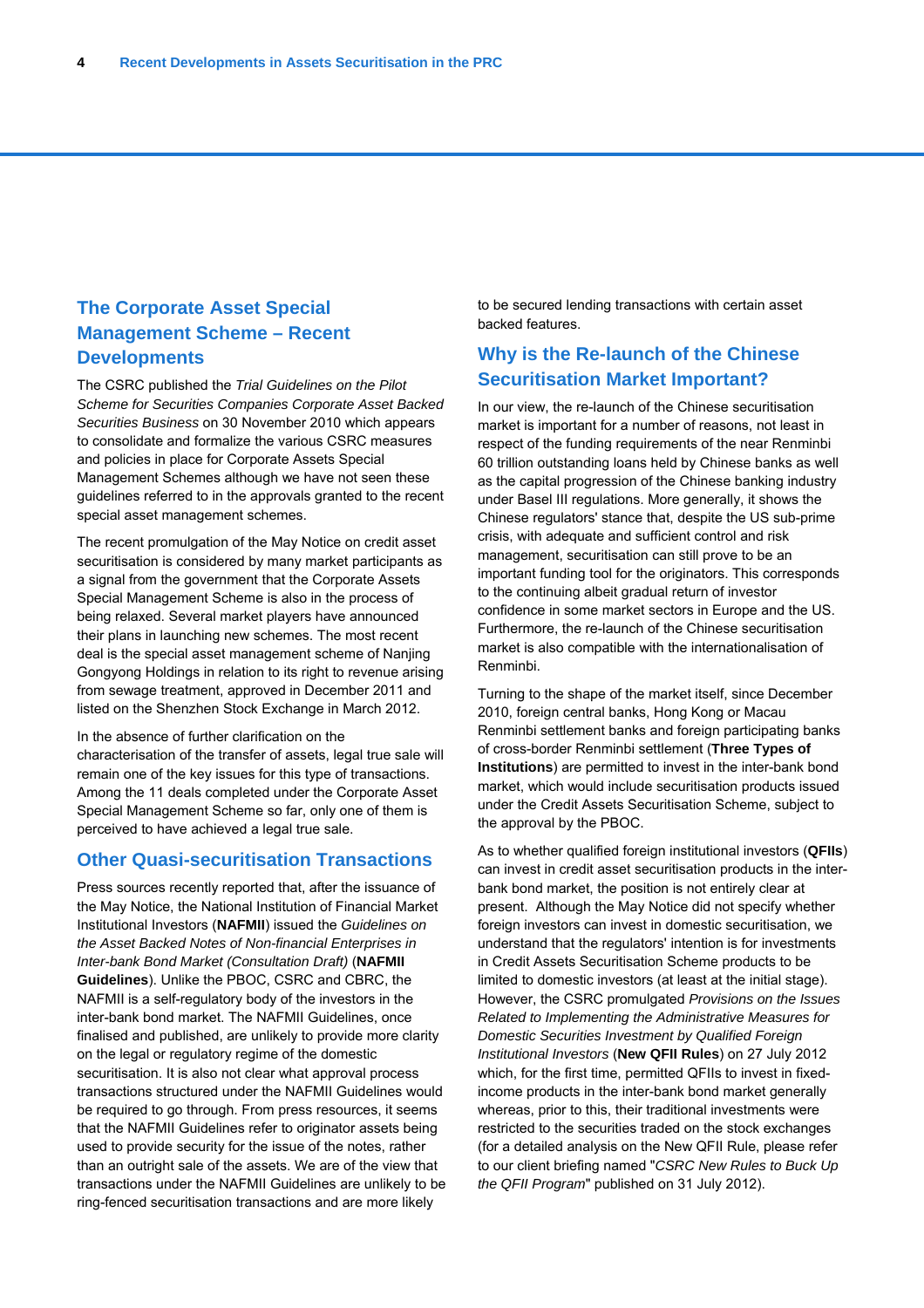Although the market generally considers asset backed securities as fixed-income products, it is not entirely clear whether the CSRC had the Credit Assets Securitisation Scheme products in mind when the New QFII Rules were published. We understand that the New QFII Rules may not be presently intended to capture investments in domestic securitisation products although this is not specified in the New QFII Rules. At a practical level, since QFII's investment in the inter-bank bond market is under dual regulation by the PBOC and CSRC, it remains to be seen whether the two regulators can together come up with an appropriate route for QFII's investments in credit asset securitisation products.

As to RMB QFIIs, pursuant to the *Pilot Measures on Investment in Domestic Securities by Fund Management Companies and Securities Companies as Renminbi Qualified Foreign Institutional Investors,* promulgated by the CSRC, PBOC and the State Administration of Foreign Exchange in December 2011 and the *Notice on Relevant Issues in Implementing Pilot Measures on Investment in Domestic Securities by Fund Management Companies and Securities Companies as Renminbi Qualified Foreign Institutional Investors* promulgated by the PBOC in January 2012, RMB QFIIs are permitted to invest in the PRC interbank bond market subject to the approval by the PBOC. However, it is again not clear currently whether RMB QFIIs can invest in domestic securitisation products.

Nevertheless, the New QFII Rules illustrate a positive message that the Chinese regulators remain committed to deepening the opening of its domestic capital markets. In our view, should inbound foreign investments be allowed into the domestic securitisation market, it could potentially be the precursor to a further and more definitive move towards outbound issuance by Chinese originators in the international market, in the form of asset backed euro bonds or Renminbi dim sum bonds. However, this process is likely to be tightly controlled by Chinese regulators and anecdotal evidence suggests that this may not happen in the immediate term before a fully functioning domestic market is established.

### **What are the Key Factors that Investors Should Consider when Investing in Chinese Securitisation?**

Although immediate foreign participation in the domestic securitisation market may not be on the cards, we are of a view that it may only be a matter of time that the domestic market will eventually open up to foreign investors.

Allowing foreign investors into the domestic securitisation market will offer opportunities to investors wishing to diversify existing portfolios and acquire exposures to the Renminbi. At the same time however, it is likely that most investors may feel challenged by the different legal regimes, regulatory frameworks, transaction structures, complexity of the legal issues in connection with the transfer of assets and enforcement of security, to name a few. The following are amongst the key issues that need to be considered by foreign investors when conducting their due diligence:

- **n** credit analysis of the underlying assets, the originator and other service providers;
- transferability of the underlying assets (including security), in particular, issues relating to assignment/transfer of future receivables;
- analysis of any required notification and/or registration requirements under Chinese law by reference to the nature of the assets in the pool including their related security;
- any set-off rights or counterclaims of the underlying borrowers and their impact on the transaction;
- enforcement of the debt and/or security against borrowers under Chinese law;
- **n** insolvency analysis under Chinese law and any clawback risks;
- valid constitution of the special purpose trust (if using the Credit Asset Securitisation Scheme) and characterisation of the assignment/transfer of the assets (if using the Corporate Asset Special Management Scheme);
- analysis of the security at the special purpose vehicle level for the benefit of investors;
- $\blacksquare$  credit enhancement and liquidity analysis, any currency issues;
- tax issues (withholding tax, business tax, VAT and stamp duty);
- initial and ongoing information reporting; and
- compatibility of domestic versus international credit rating scales

In our view, the eventual foreign participation in the Chinese domestic securitisation market is likely to enhance the due diligence and disclosure standards, as well as pushing legal and risk analysis to a higher level, closer to international standards and best practices. This will be a positive development in the medium term for such foreign investors and China itself.